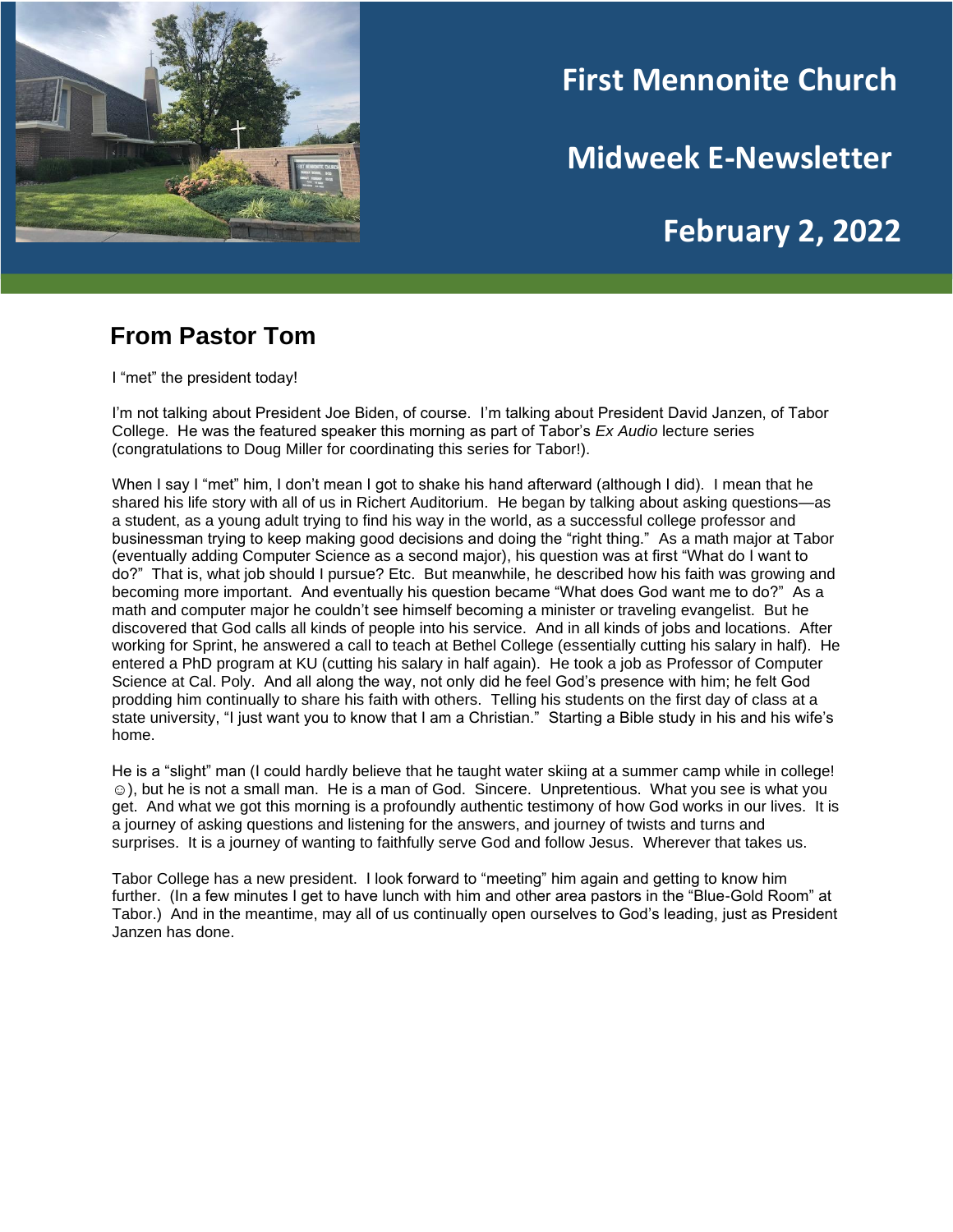### **Among Our Friends and In Our Prayers**

#### **Upcoming Events**

- Join tonight's Bible Study via Zoom at 7 p.m. at the following zoom link: <https://zoom.us/j/91457452132?pwd=UXU5U3VWSXViSFpyUUR4cW03aFBxdz09> Feel free to call in as early as 6:30 to chat before we start!
- **Have a heart for refugees!** The WDC Immigration Task Force encourages your congregation to offer a "love gift" of cleaning supplies between now and February 14 for arriving families. International Rescue Committee Wichita resettled 350 families last month alone! They come with so little. Let's remember our own immigrant history and be the hands and feet of Christ, bringing good news to our neighbors. You may drop off donations of supplies at the WDC Office (2517 N Main, North Newton) 8 am-4:30 pm Mon-Fri or at Shalom Mennonite Church (800 E First, Newton) from 8:30 am to 4:30 pm Mon-Thurs & Sunday mornings. Email office@shalomnewton.org if you cannot drop off supplies during daytime hours. For more information, click IRC Donations List for the Cleaning Supply Kit List and other needed items. To make a monetary donation, go to: rescue.org/united-states/wichita-ks. Thank you!
- **Everence® February webinar:** Everence® will hold an informative Social Security and retirement income webinar on Tuesday, Feb. 15, starting at 6:30 p.m. Specifics will include Social Security strategies, including when to begin taking benefits, risks that can impact your retirement savings plus strategies to help your income last throughout retirement. There will also be plenty of time for questions. Information will be presented by staff from the Everence offices in Central Kansas. To register contact Everence at 316-283-3800, 877-467-7294 or [central.kansas@everence.com.](mailto:central.kansas@everence.com) Advisory services offered through Concourse Financial Group Advisors, a division of Concourse Financial Group Securities, a Registered Investment Advisor. Securities offered through Concourse Financial Group Securities, a registered broker-dealer and member of FINRA and SIPC. Investments and other products are not NCUA or otherwise federally insured, may involve loss of principal, and have no credit union guarantee. Products and services offered through Everence Trust Company and other Everence entities are independent of and are not guaranteed or endorsed by Concourse Financial Group Securities, or its affiliates.
- **MCC U.S. is hosting a Young Adult Peacebuilders Training in Colorado from March 6-11, 2022!** Young adults ages 18-30 are invited to participate in a rich, week-long experience that will provide opportunities to build new relationships, visit organizations doing powerful work in and around Colorado Springs, and apply Anabaptist, Biblical foundations of peace and justice to real world issues. Rocky Mountain Mennonite Camp will serve as a home base for participants, offering a beautiful and relaxing space to rest, study and have fun together as a group. This Peacebuilders Training will touch on themes of racial equity, immigration, mass incarceration, gun violence and conflict transformation. It will include trips to visit RAWtools, an organization working out of Colorado Springs to move communities away from violence, as well as Casa de Paz, an organization working out of Aurora to reunite separated families. Group time together to reflect on these and other learning experiences during the Peacebuilders Training will provide young adults with tools to implement their own dreams for peace and justice projects in their local communities. The participant fee is \$200. All other costs (including travel, lodging and meals) will be covered by MCC. Please encourage the young adults in your community to consider this opportunity.
- **MCC Central States Annual Meeting** will take place virtually on Saturday, February 26 from 1 2:30 CST. Please email [tinaschrag@mcc.org](mailto:tinaschrag@mcc.org) for a link to the Zoom meeting.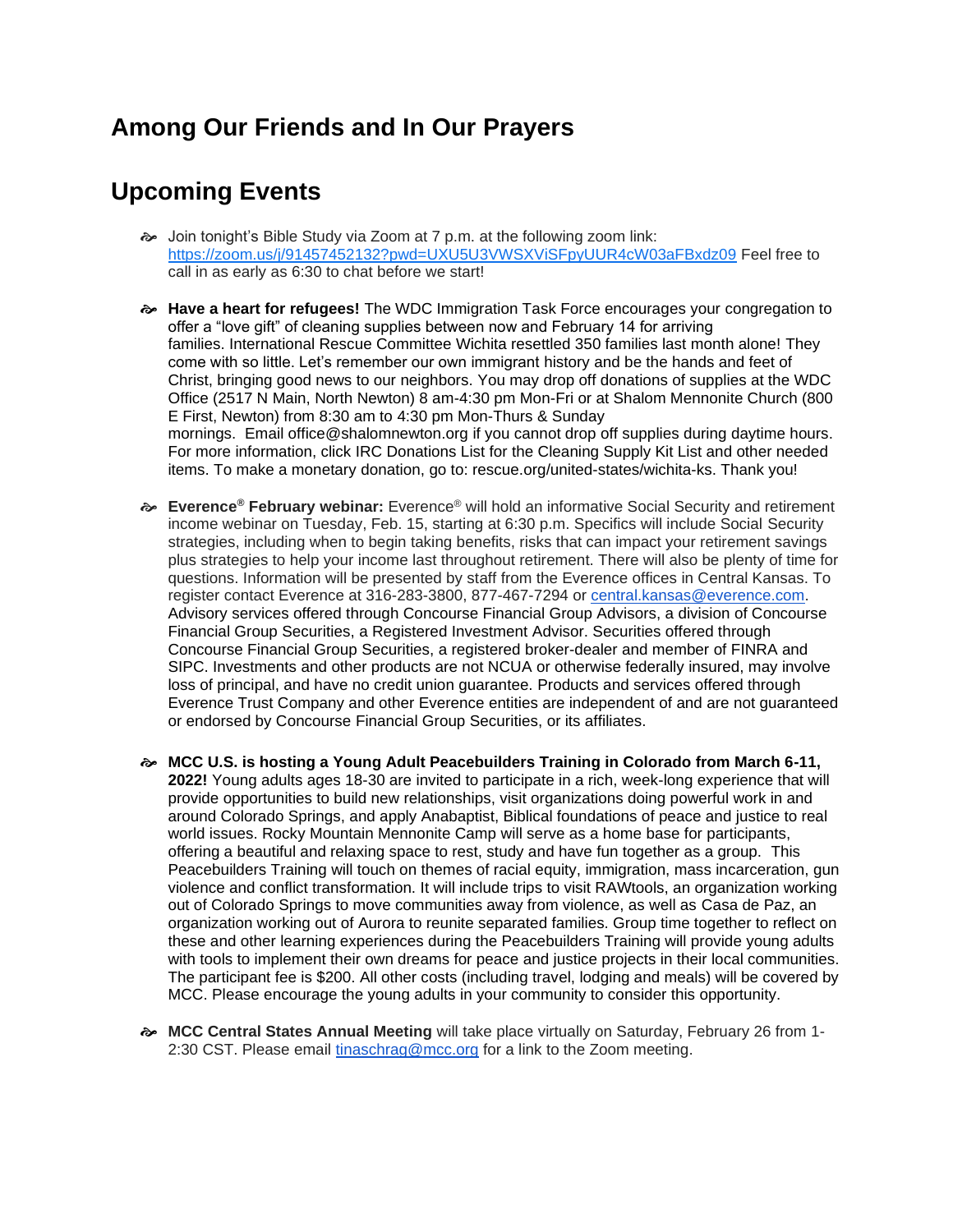**The WDC Israel-Palestine Task Force** is sponsoring a Zoom book discussion of Jonathan Kuttab's book, Beyond the Two-State Solution. This event will take place on Tuesday April 5, 2022 from 7-8 pm CT. The first 20 registrants will receive a free copy of the book. To register email wdc@mennowdc.org or call (316) 283-6300 and provide your name, mailing address, and email address. Specific questions about the event may be referred to Bob Atchison, 785-313- 2292 or by e-mail to robertleeatchison@gmail.com. Below you will find a flyer with more information about the event.

#### **Other Announcements**

 **In the introduction of his sermon back in October,** Wendell Loewen talked to us about his heart. Among other comments, he said: "I've never seen my heart, but I'm pretty sure you have." Isn't that the truth? We've all seen each other's hearts as we worship, plan, pray, eat, play, grow and fellowship together. We all know who among us has a heart for children, or who has a heart for hospitality, teaching, music, storytelling, fun, etc. Of course, these passions of the heart connect to spiritual gifts which Paul speaks of in Romans 12 and again in chapters 12 – 14 of I Corinthians. Both passages make it clear that these gifts should result in action. In our culture of financial confidentiality and secrecy regarding tithes, offerings and contributions our hearts for financial giving are largely hidden. There may be good reasons for this but, as a witness to your generosity, I wish it wouldn't be so. The biggest blessing, by far, which may not be saying much, of being your treasurer is the opportunity the position affords to be a witness to your hearts for giving. I'm sure I've said it before, this is an inspiring view, which I wish all of you could share in. (By the way, if you're really interested in that view let me know and you, too, could be treasurer.) Just as observing the actions which result from the heart passions of others can motivate us to do better and/or schedule a checkup, as I've performed the routine work as your treasurer and observed your generosity, your hearts for giving have made a clear impact on mine. Thank you.

On behalf of the staff and leadership of FMC, thank you for your hearts of generosity and the resulting financial gifts to the mission & ministries of FMC the past year. For me personally, thank you for allowing me to be a witness. Additionally, a special thanks to those who responded to my request in early December regarding a potential income shortfall for FY 2021.

- **Do you know a member of a WDC congregation who has leadership gifts, skills and perspectives to share in WDC?** The WDC Gifts Discernment Committee seeks a diversity of names to consider for potential nominations for elected leadership roles and values your suggestions as they prepare to select nominees for 2022. Suggestions may be submitted at any time using the online form on the WDC website: Nomination [suggestions](https://forms.gle/1bqLS1wtswNtqQBe6) for WDC Elected [Positions](https://forms.gle/1bqLS1wtswNtqQBe6) Or send suggestions to WDC at [wdc@mennowdc.org](mailto:wdc@mennowdc.org) or 316-283-6300 or PO Box 306, North Newton, KS 67117. For reference, information about WDC Executive Board and Commissions can be found here: [https://mennowdc.org/executive-board-commissions/.](https://mennowdc.org/executive-board-commissions/) Thank you! Thank you! Thank you!
- **WANTED** for the Kansas MCC Sale General Auction: Cars, Trucks, Tractors, Motorcycles, Campers, etc. Call Jerry Toews, 620-367-8257, for details and pickup NOW so we have time to get them cleaned up and ready for the sale in April. ALL proceeds go to MCC. We usually get GOOD prices for your donations. Help make a difference in the lives of those struggling around the world through MCC. Thank you!
- **MDS currently has several opportunities to join our team in the U.S. and in Canada.** We have opportunities within our volunteer team, our communications team, field operations and support of our units and regions. One of our positions is the Communications Administrative Assistant which includes oversight of communications projects, working with churches,